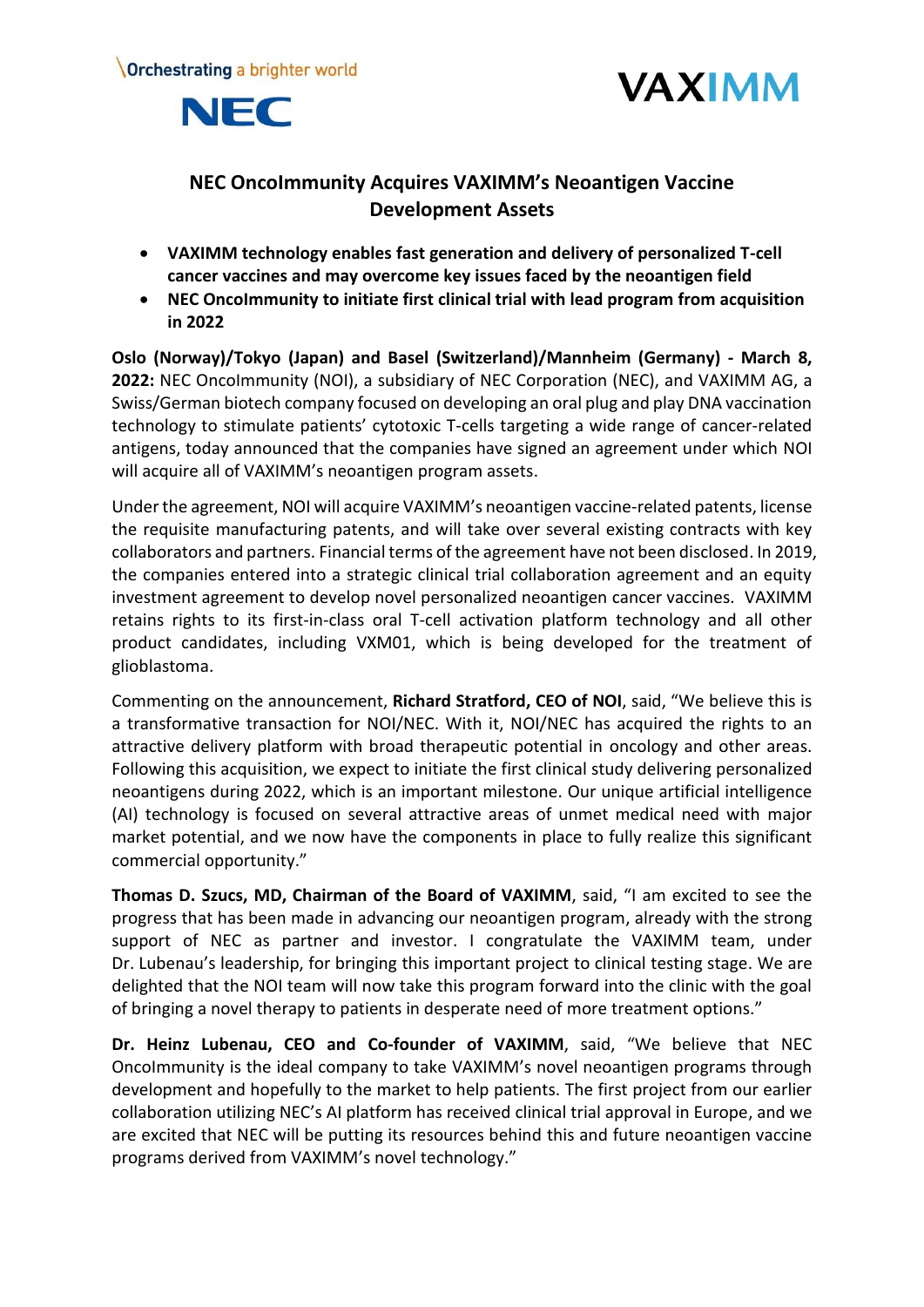



**Motoo Nishihara, Executive Vice President, CTO (Chief Technology Officer) and Member of the Board, NEC Corporation**,said, "Cancer and infectious diseases are two of the most serious healthcare challenges, with millions of new cases diagnosed worldwide annually. NEC's core AI technology is well positioned for the development of personalized medicines, and we are strongly committed to delivering effective treatments for cancer patients and infectious diseases. We are confident that this acquisition of assets from VAXIMM will enable us to further develop our AI-optimized and personalized therapies to benefit the health of individual patients worldwide."

The transaction expands NEC's neoantigen drug development pipeline by broadening its focus into several compelling therapeutic areas with high unmet medical need. VAXIMM's plug and play DNA vaccination technology is based on a live attenuated, safe, orally available bacterial vaccine strain, which is modified to stimulate patients' cytotoxic T-cells to target a wide range of cancer-related antigens. The platform allows for fast and scalable manufacturing of personalized T-cell cancer vaccines and may overcome key challenges faced by many other approaches.

# *About VAXIMM*

VAXIMM is a privately held, Swiss/German biotech company that is developing oral T-cell immunotherapies for patients suffering from cancer. VAXIMM's plug and play DNA vaccination technology is based on a live attenuated, safe, orally available bacterial vaccine strain, which is modified to stimulate patients' cytotoxic T-cells to target a wide range of cancer-related antigens. The Company has a pipeline of complementary development candidates targeting different tumor structures. Lead product candidate, oral VXM01, activates killer cells targeting tumor-specific vasculature and certain immune-suppressive cells, thereby increasing immune cell infiltration in solid tumors. VXM01 is currently in clinical development for several tumor types, including brain cancer. VAXIMM has recently licensed its neoantigen program assets to NEC OncoImmunity, a subsidiary of NEC Corporation. VAXIMM's platform allows for fast manufacturing of personalized T-cell cancer vaccines and may overcome key issues faced by other neoantigen approaches. VAXIMM has a collaboration agreement with China Medical System Holdings (CMS), granting CMS full rights in China and other Asian countries (excluding Japan) to VAXIMM's existing programs.

VAXIMM's investors include: BB Biotech Ventures, BCM Europe, BioMedPartners, CMS, M Ventures, NEC and CSV as well as Sunstone Life Science Ventures. VAXIMM AG is headquartered in Basel, Switzerland. Its wholly owned subsidiary, VAXIMM GmbH, located in Mannheim, Germany, is responsible for the Company's development activities. For more information, please visit [www.vaximm.com](http://www.vaximm.com/) and follow us on [LinkedIn.](https://www.linkedin.com/company/vaximm-ag)

# *About NEC Corporation*

NEC Corporation has established itself as a leader in the integration of IT and network technologies while promoting the brand statement of "Orchestrating a brighter world." NEC enables businesses and communities to adapt to rapid changes taking place in both society and the market as it provides for the social values of safety, security, fairness and efficiency